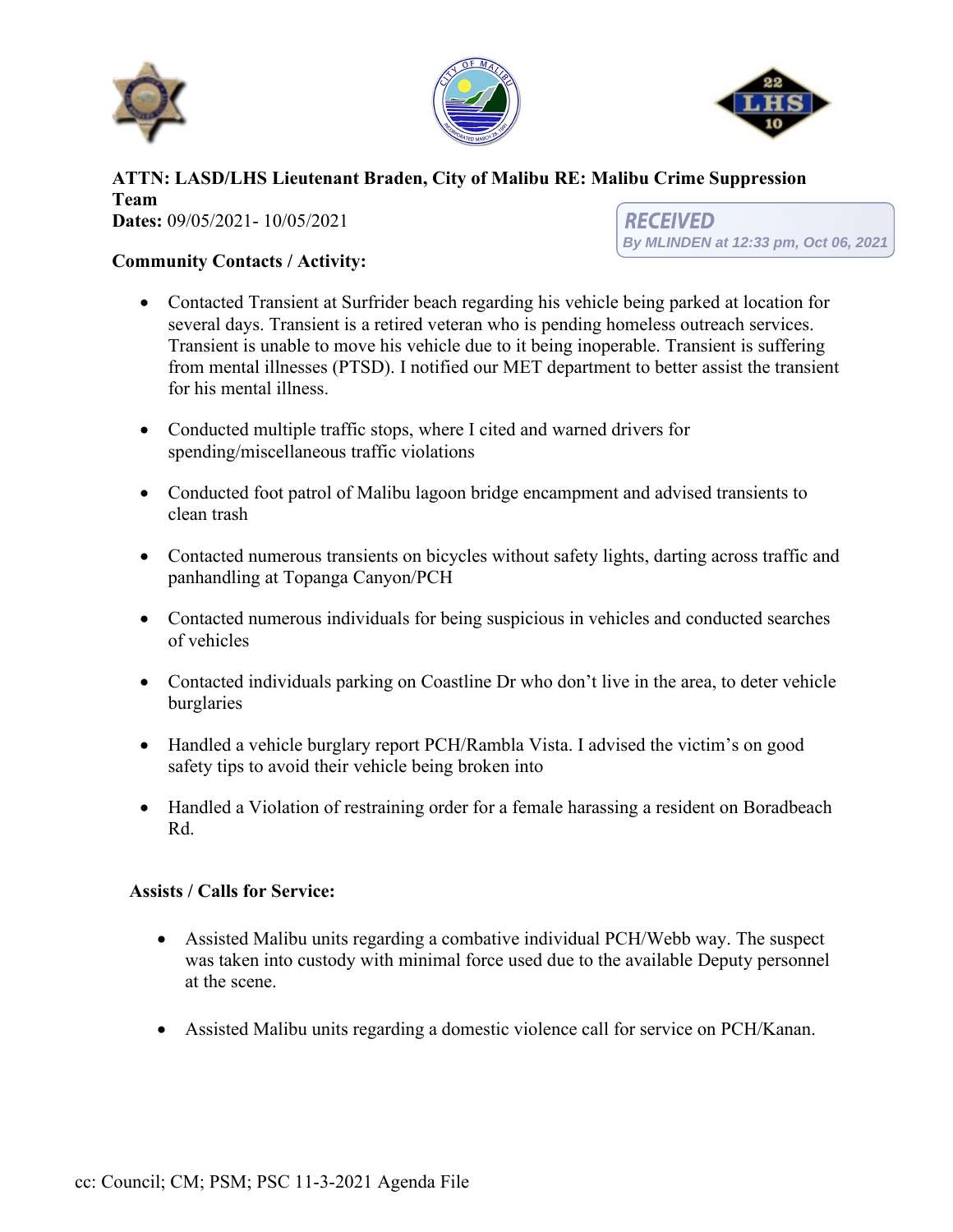





- Assisted Malibu units regarding a felony hit and run PCH/Malibu Pier. The suspect was not apprehended however I collected evidence (license plate) that would lead to the suspect being charged
- Assisted Malibu units regarding a transient with a machete threatening pedestrians at Malibu Pier. The suspect was taken into custody without any injuries to deputies/pedestrians.
- Handled a traffic collision and assisted Malibu units on multiple traffic collisions
- Assisted Malibu units in locating a drunk driver suspect PCH/Winding way
- Handled call for service regarding a trespassing suspect PCH/Coastline
- Assisted Malibu units regarding a person drunk in public. I was able to provide the individual with an UBER to avoid criminal charges.
- Assisted Malibu units on multiple traffic to provide back up support
- Assisted Malibu units with arresting an individual for possession of narcotics at Surfrider beach
- Assisted State Parks police regarding an uncooperative individual PCH/Malibu Pier. The suspect was taken into custody without further incident.

# **Arrests / Citations:**

- Arrested Suspect for possession of a loaded firearm on PCH/Coastline. The suspect was a three time felon for stealing vehicles and possession of narcotics for sales. The firearm recovered was report lost/stolen.
- Arrested local transient for outstanding felony warrants PCH/Corral Canyon
- Arrested suspect for possession of methamphetamine PCH/Cross Creek. The suspect had approximately 5 grams of narcotics in his possession (approximately 250 individual uses of methamphetamine).
- Arrested driver for Driving under the influence. The suspect rammed his vehicle into a pedestrian in an attempt to escape the scene. The suspect was additionally charged with assault with a deadly weapon.